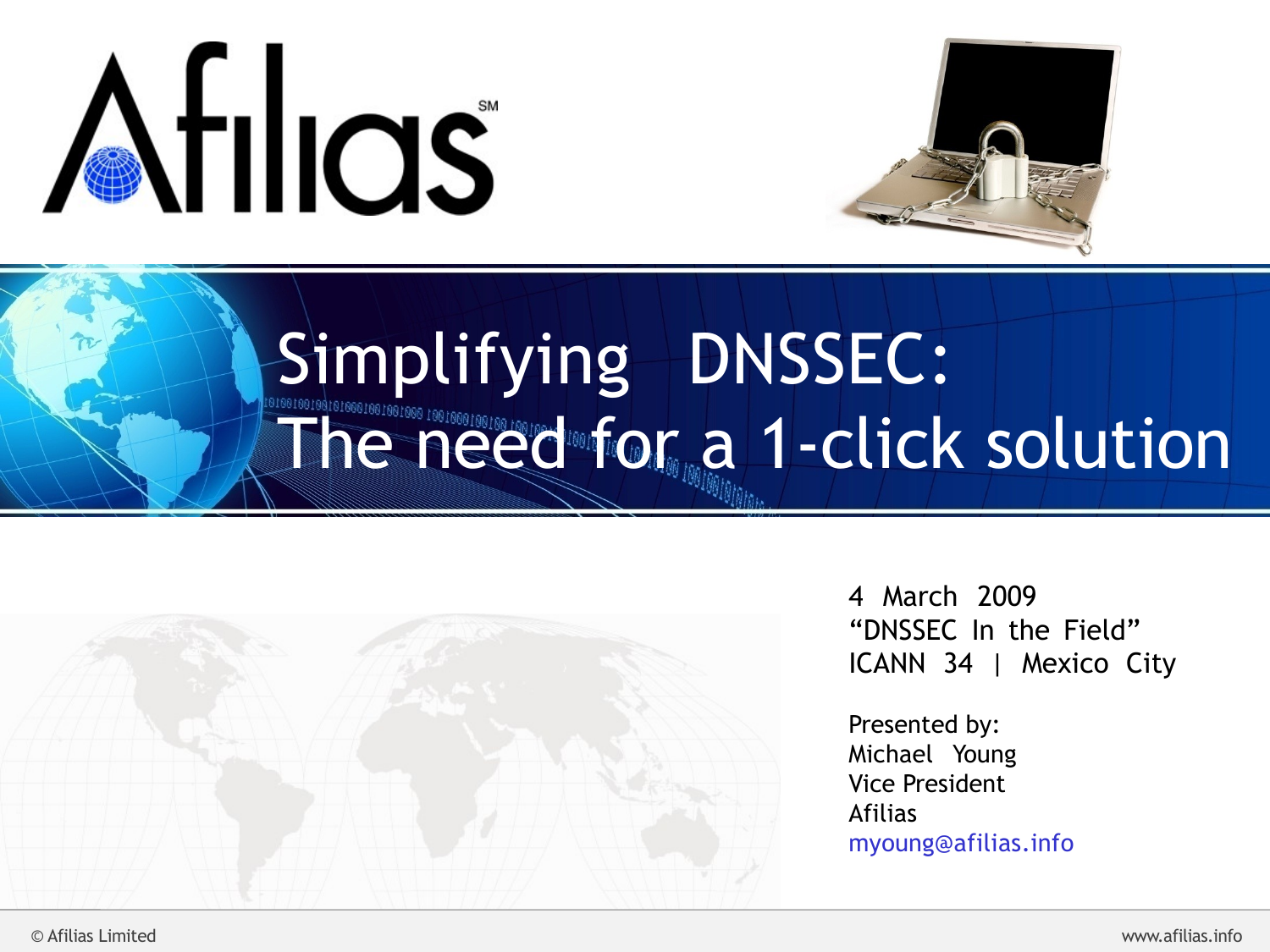# **Agence Agence Agence Indication Indication Indication**

- About Afilias
- DNSSEC Deployment and Adoption
- Forward momentum
- Options for End User Deployments
- · 1-Click DNSSEC
- Next steps
- "Proof of Concept"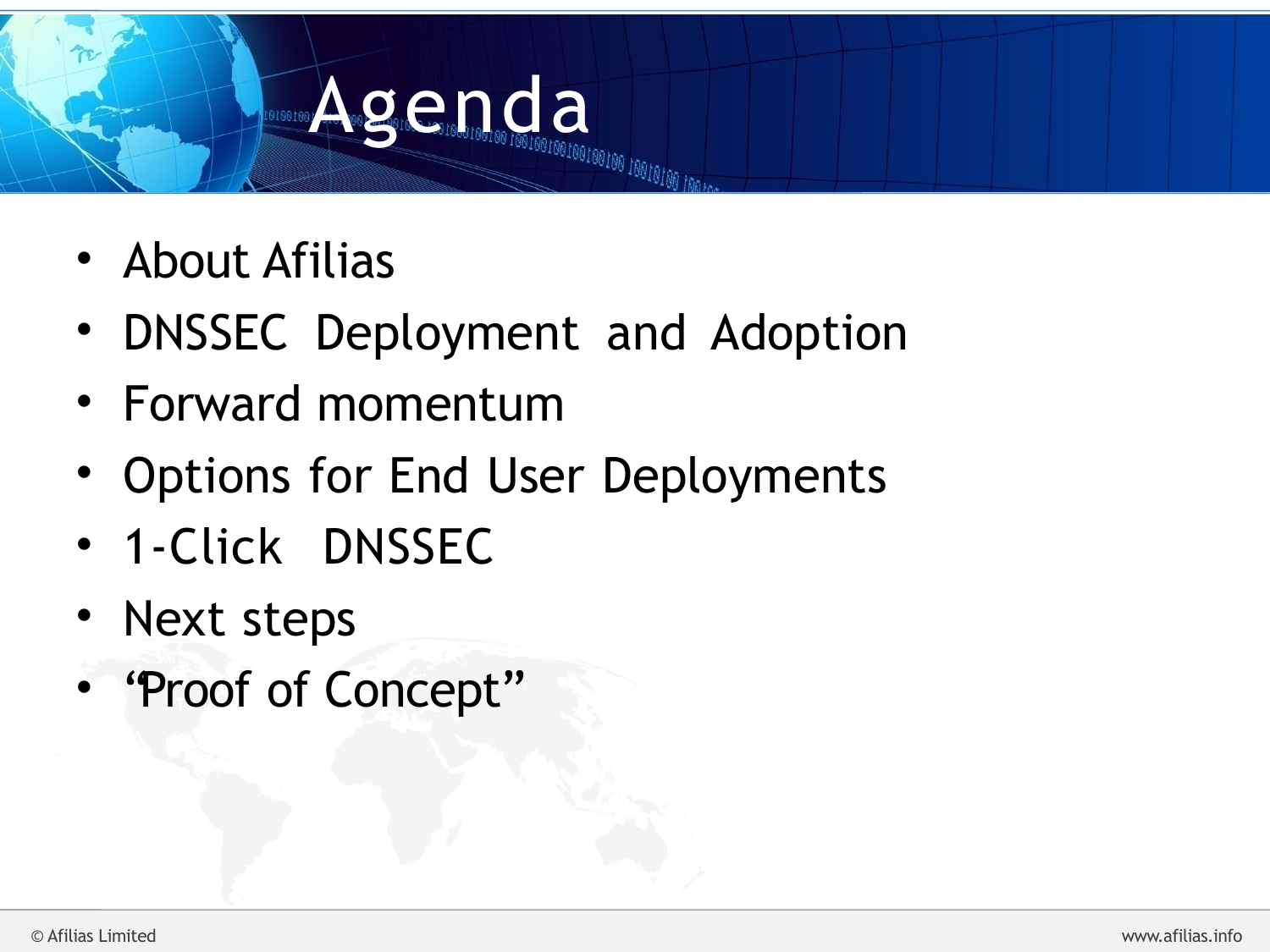# **Afilias supports 15 TLDs**

- Provides a world class technical solution
- Scale/Knowledge/Experience of 14 million+ registrations

#### Generic & Sponsored TLDs

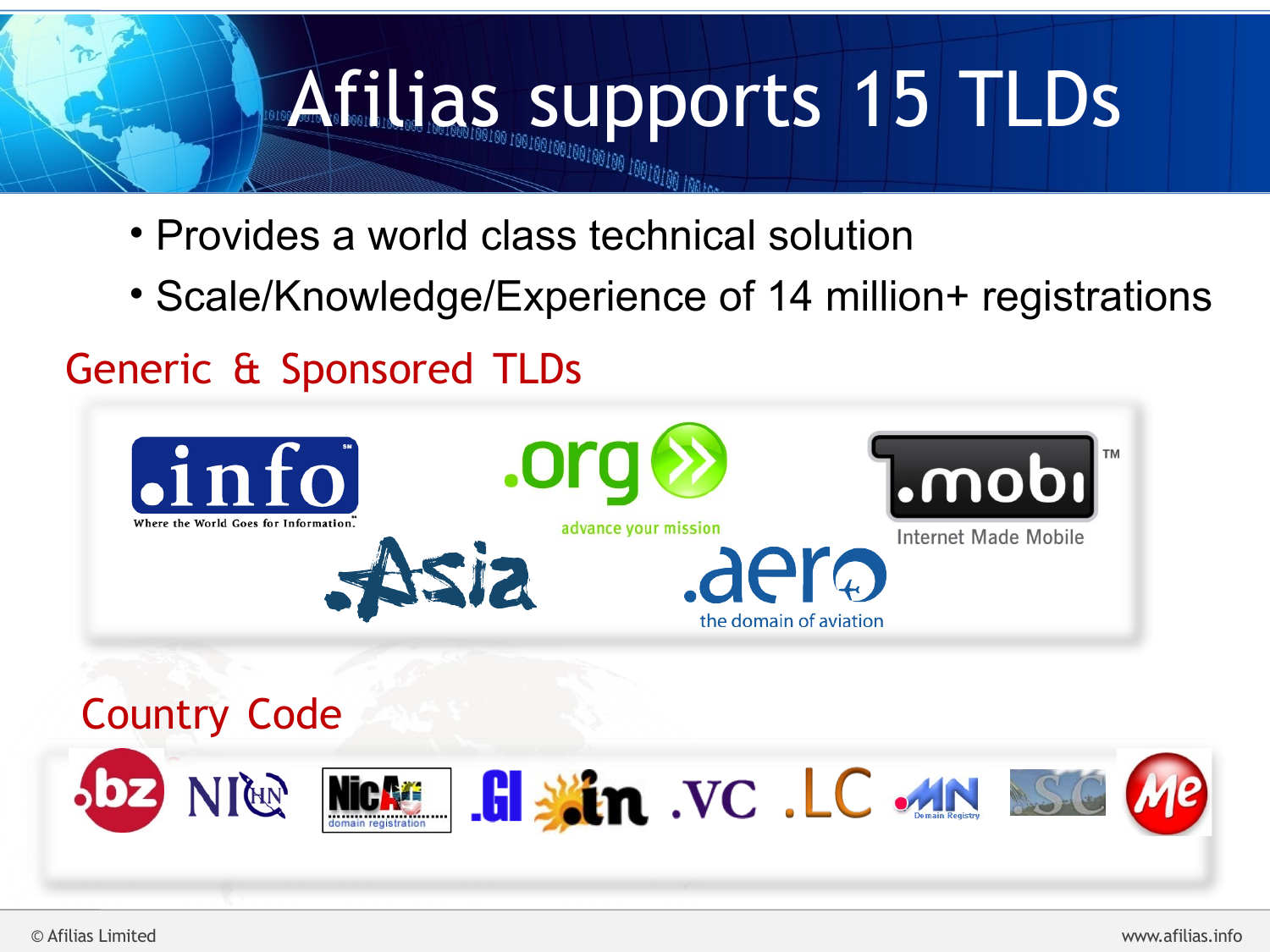### **New Managed DNS Service**

- Launched in February 2009
- Security through diversity



- Most globally, diverse DNS infrastructure available
- Multi-tiered design with diversity built into every layer
	- Running both BIND + non-BIND
	- Diversity in hardware providers
	- Diversity even in DNS providers
- Ensured there is never a single point of failure
- Easy Web-based management interface
	- Transparency, advanced reporting, account security
- DNSSEC enabled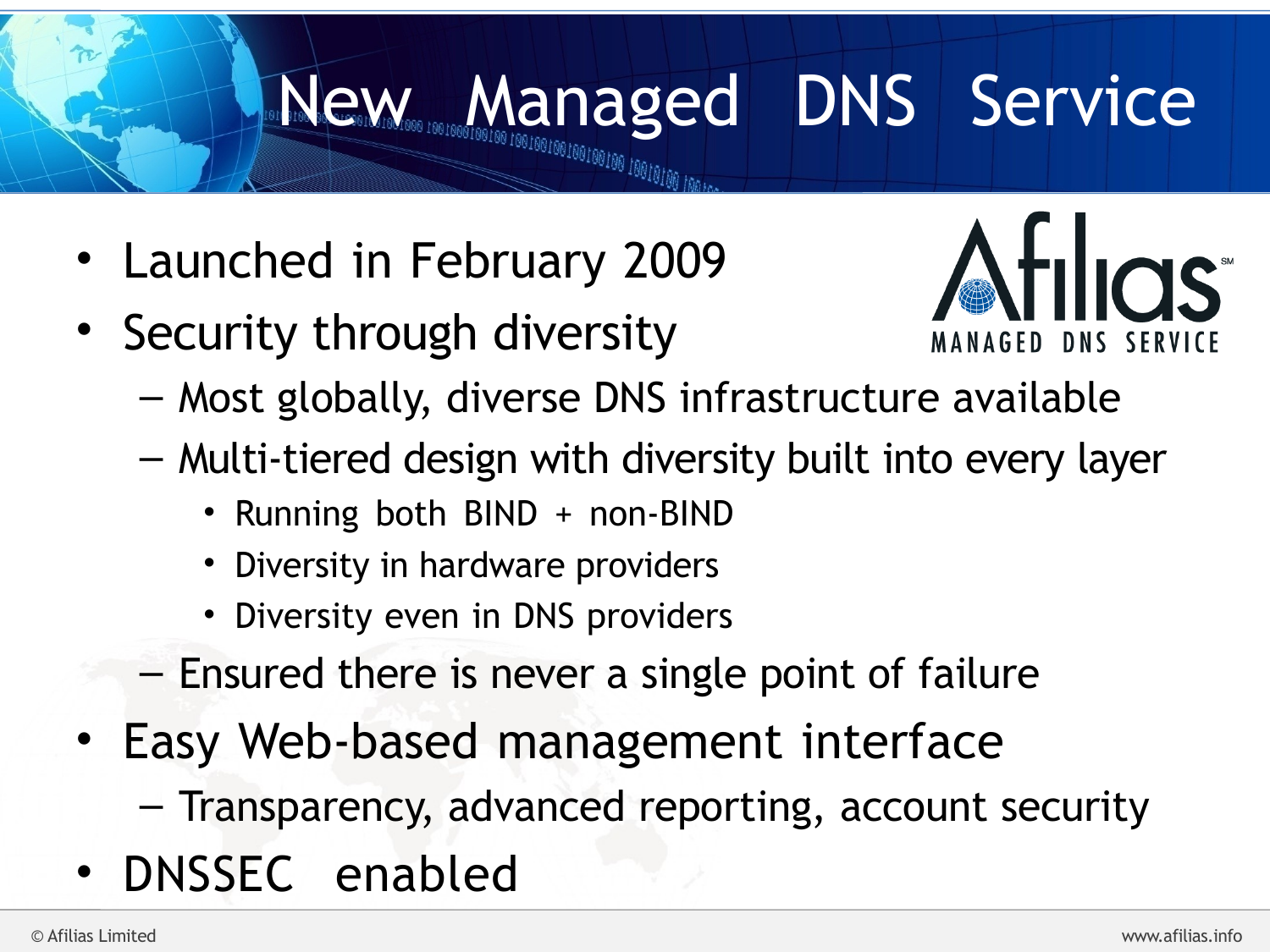## **Afilias DNS network**

- Atlanta
- Boston
- Washington DC
- New York City
- 
- 
- 
- 
- Toronto
- 
- Los Angeles
- Miami
- Seattle
- 
- 

- Amsterdam
- Paris - Frankfurt
- London

- Hong Kong
- Tokyo
- Singapore

#### - Cairo

- Pacific (1)
- Sydney
- Palo Alto<br>Bease note, this schematic does not represent all connectivity points on Afilias' network.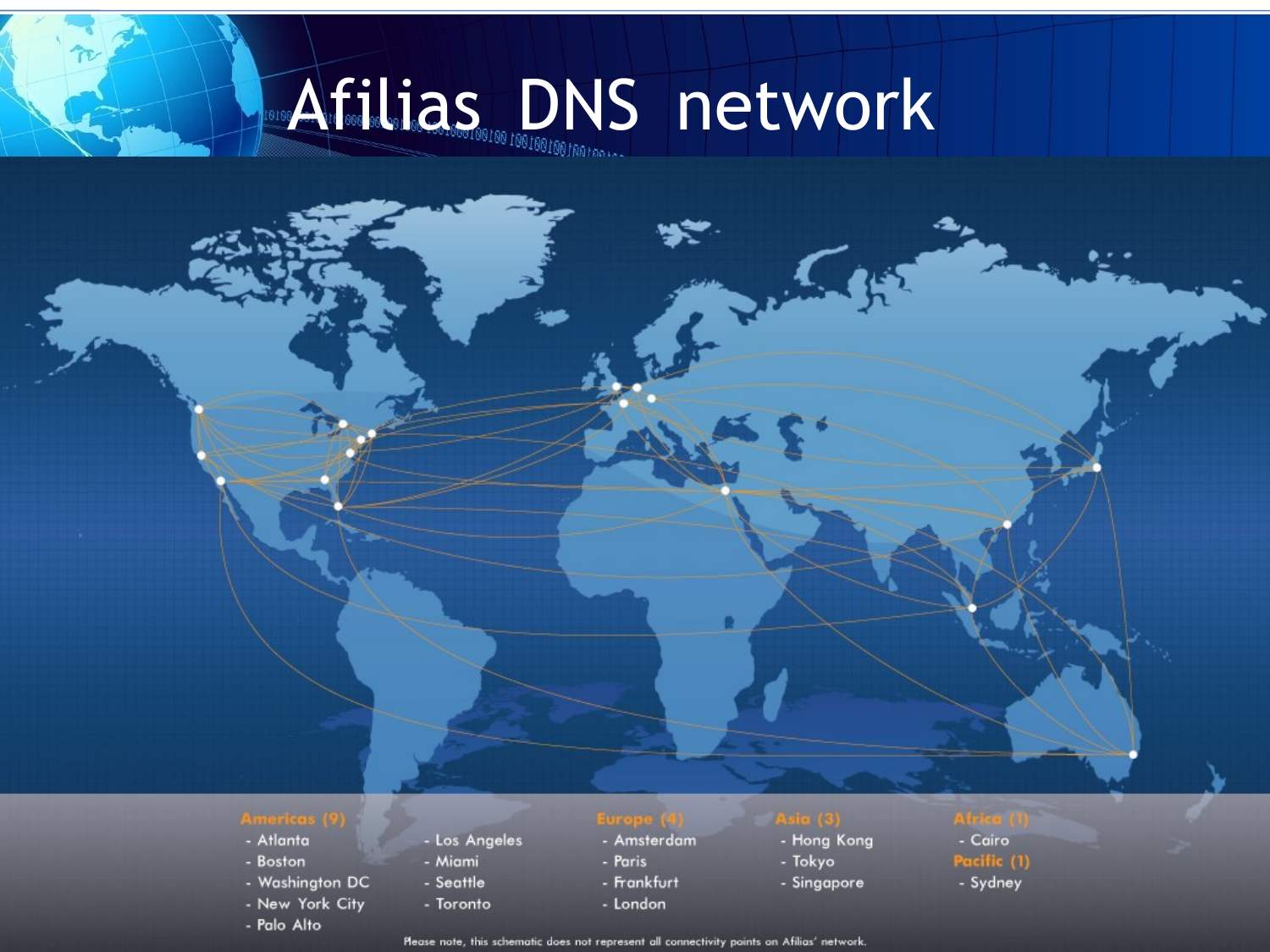

## D N S S E C Deployment & Adoption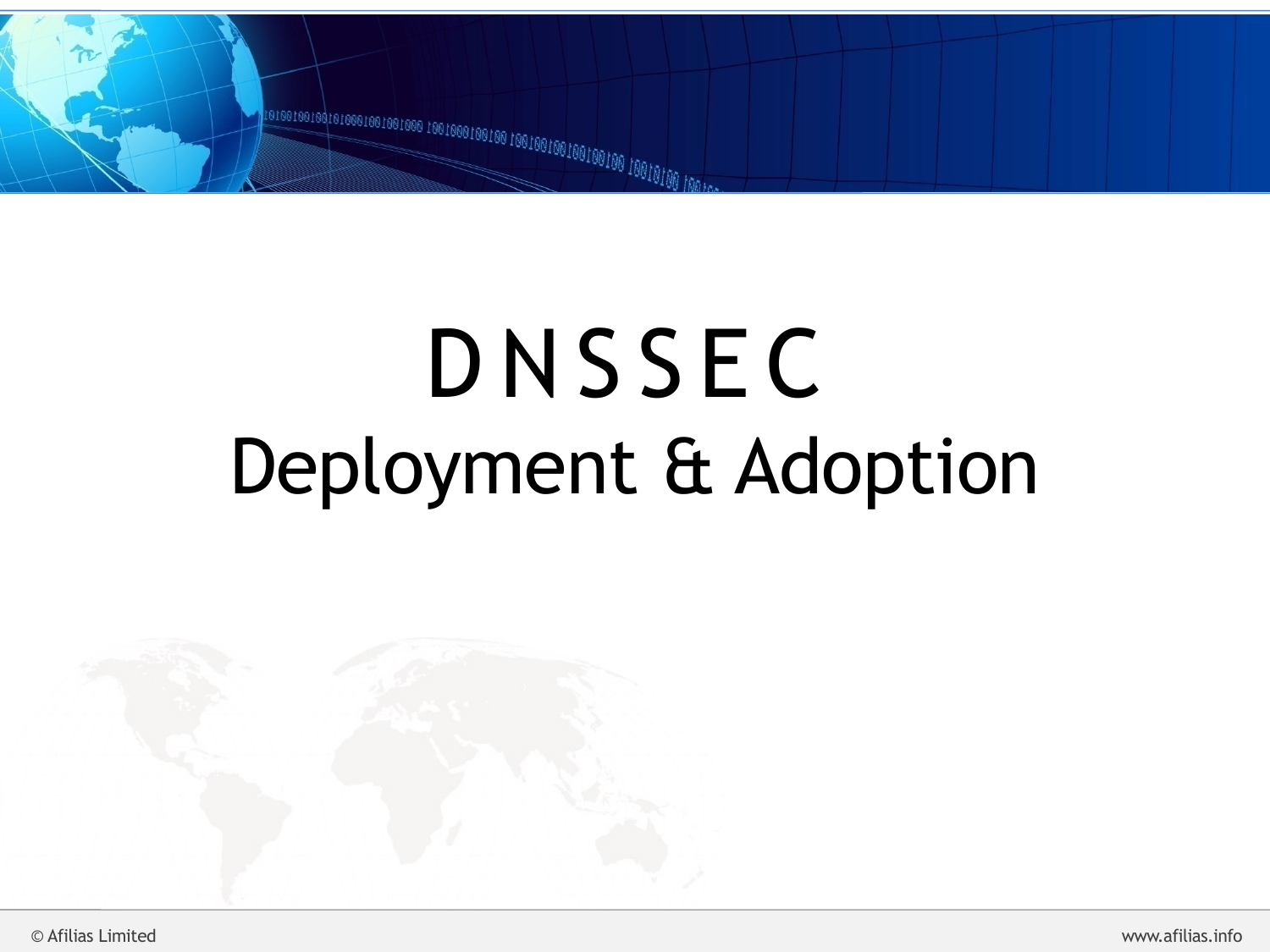# What's the tipping point?

#### Stagnation Adoption

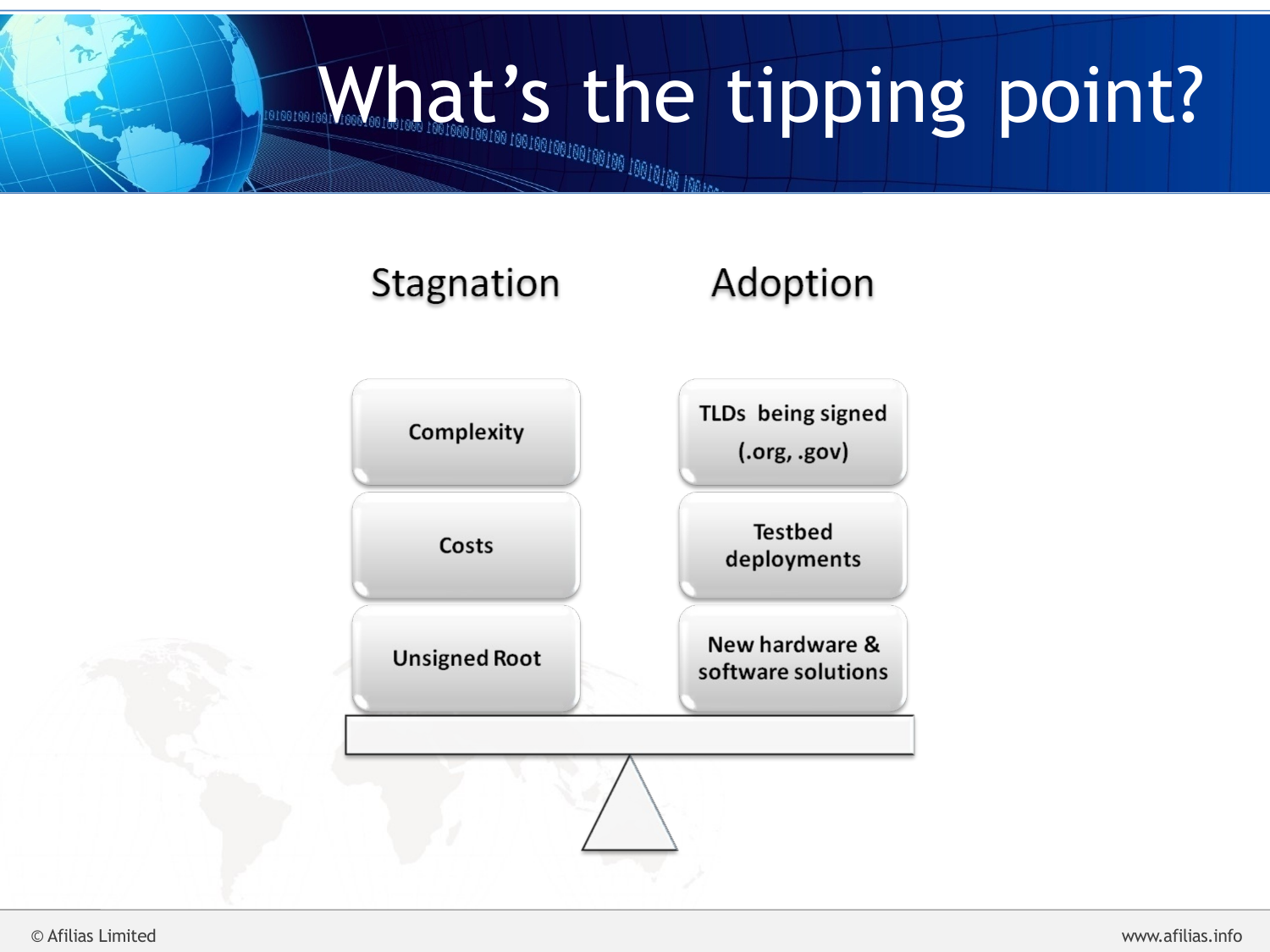# Getting to the mainstream

© Afilias Limited www.afilias.info

**N o**

**ma**

**n's**

**L a n d**

**Mass** 

**Adoption**

#### **What are the problems with getting to mass adoption?**

- Not enough early adopters
- Complex to implement
- Root not signed
- Partial deployment worries
- Cost to deploy vs. benefit

**R&D Pioneers Early** 

**Adopters**

**This is the problem we need to address!**

**Mainstream**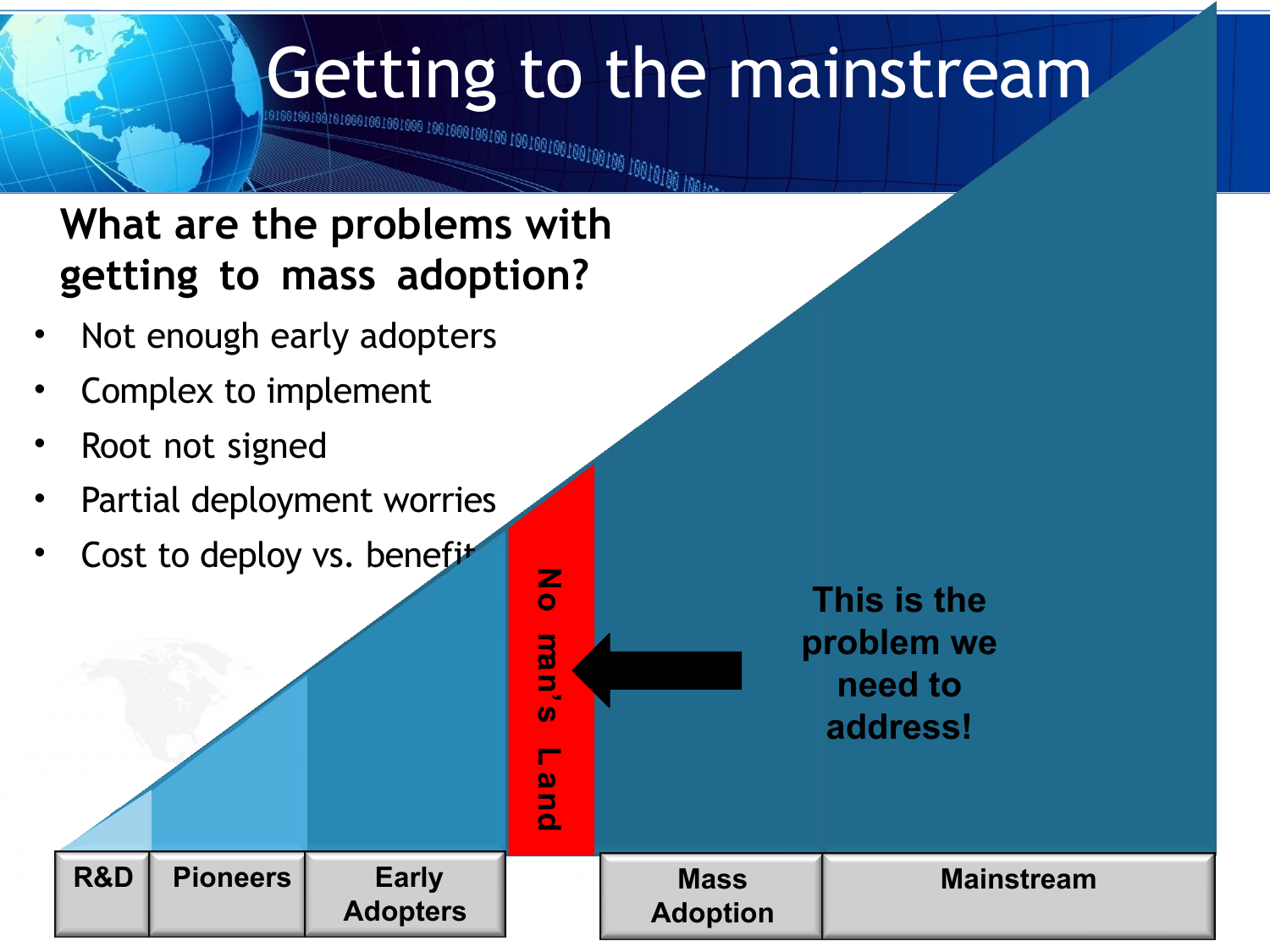# **Choices** to adopt DNSSEC

- Option 1: Do it yourself requires:
	- Hardware and software costs
	- Overcome complexities of key distribution
	- In-house expertise, typically not mission critical
	- Risks of website being inaccessible , if done incorrectly

**If a site owner selects this they will have to manage:** •New DNSSEC software •New DNSSEC hardware •Generating keys – KSKs, ZSKs •Loading keys for each zone

• Generating and storing DS records at the registrar

• Key rollover **This is NOT a core business function for most organizations!**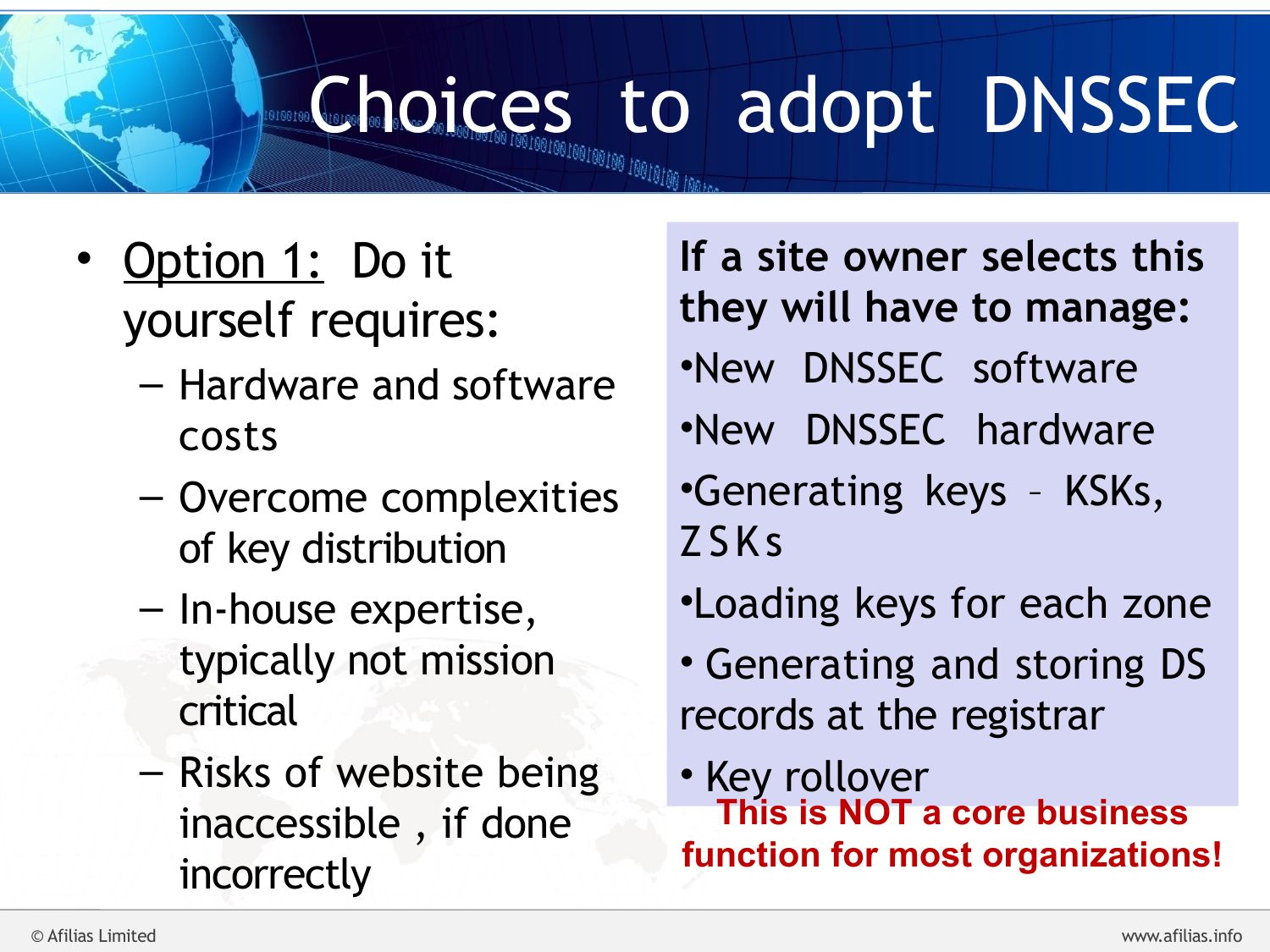# **Change of October 2016 Concessed to adopt DNSSEC**

- Option 2: Outsource
	- Fixed cost
	- No expertise needed
	- Complete end- to-end solution

#### **Requires:**

- Known provider with global DNS infrastructure and experience in DNSSEC
- Simple interface for signing and management
- •Relationships with Trust Anchors and DNSSEC industry leaders
- Service Level Agreement and Contract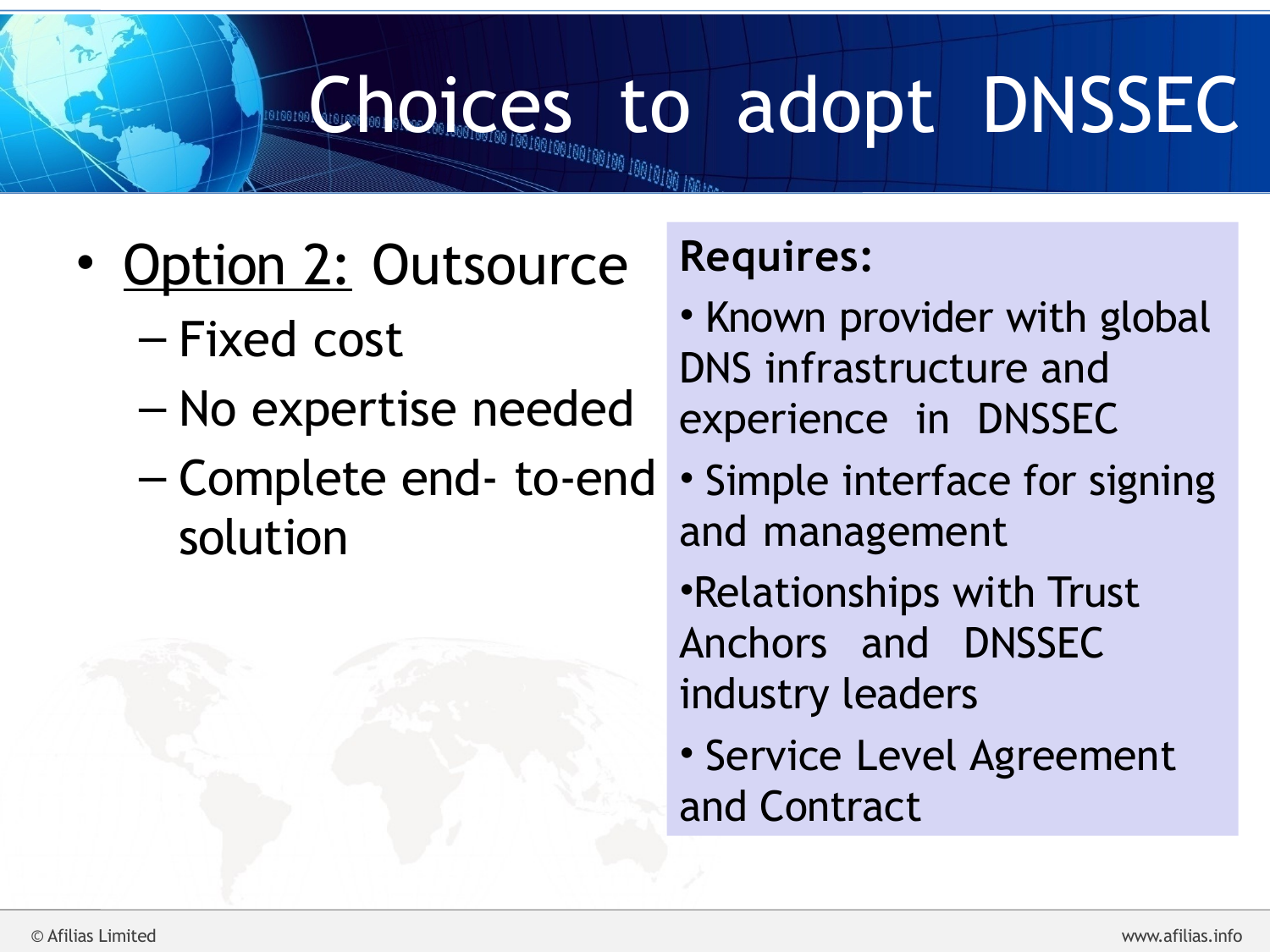# To accelerate adoption

### Afilias introduces…



With 1-Click DNSSEC you can have the security of DNSSEC **and the convenience of effortless management, all rolled into one solution.**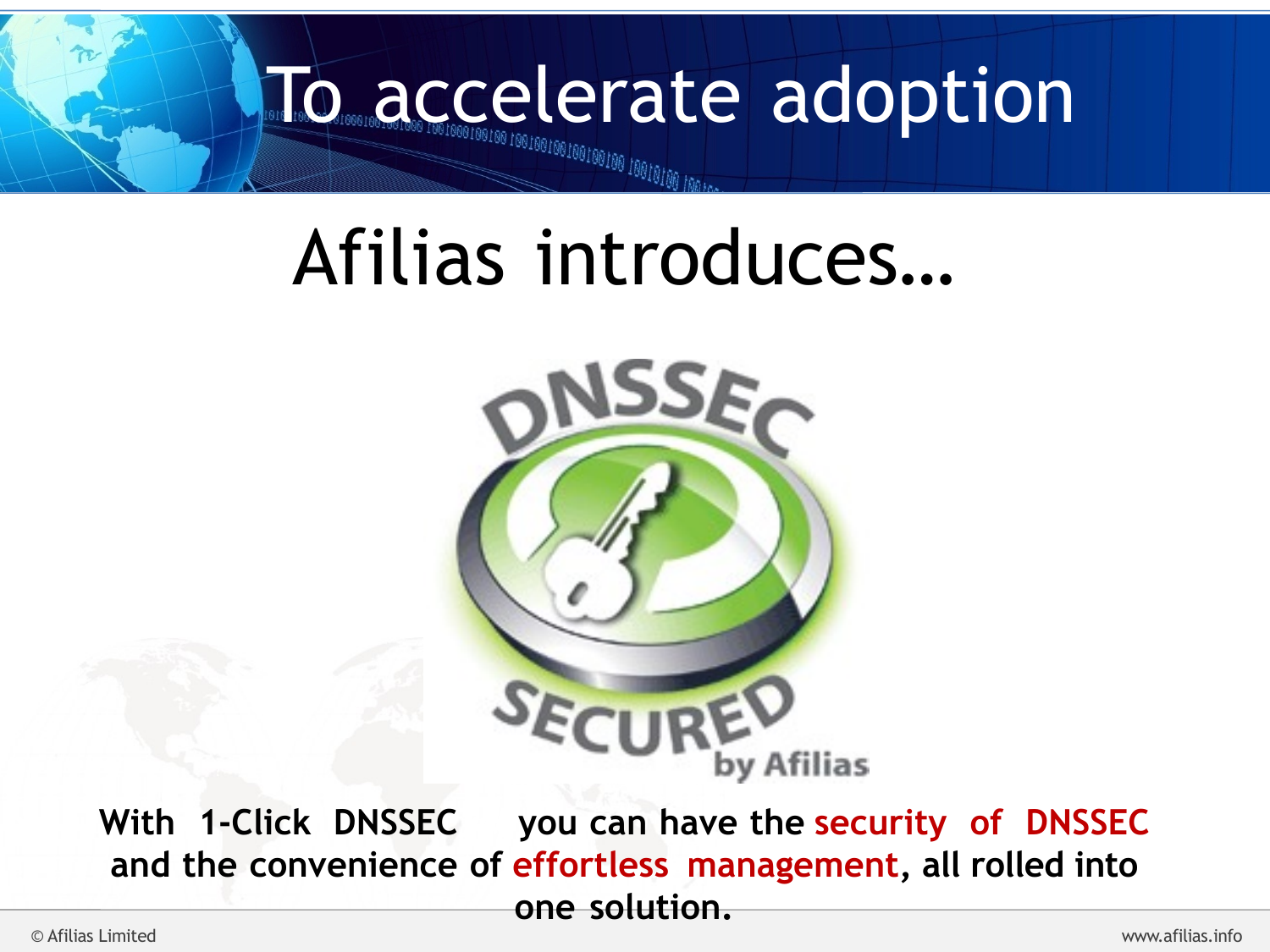# **10001001 COLOR DECTM**

- Simple and cost-effective solution to implement D N S S E C **with just one click!**
	- no new customer hardware or software
	- No key management



- Add-on service to Afilias' Managed DNS
	- Automatic creation of the public/private keys
	- Seamless key management and key rollover
	- Easy coordination with participating ICANN-accredited registrars due to Afilias' registry system
- Distribution of public keys to parent zones, Trust Anchor Repositories and DNSSEC Look-Aside Validation (DLV) registries.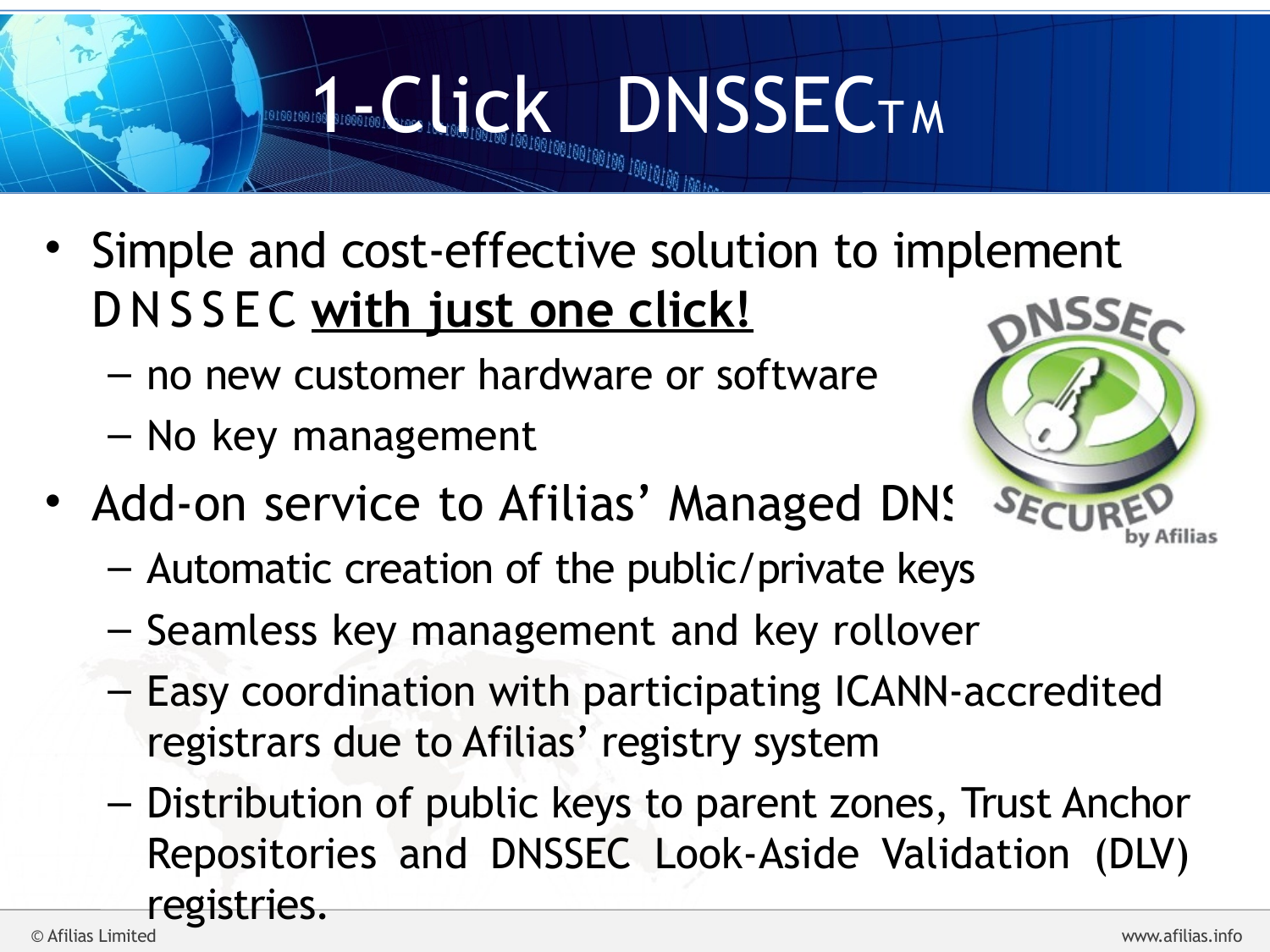# Next steps on the ps?

- End-to-end test is needed
- Key members of the community need to participate
	- Registries with signed TLDs (create signatures w/ DS)
	- Registrars (send keys / DS records)
	- DNS providers (generate keys / DS records)
	- "trust anchors" (iTARs, DLVs)
	- ISPs (send DNSSEC queries / validate responses)
	- End users (applications using DNSSEC)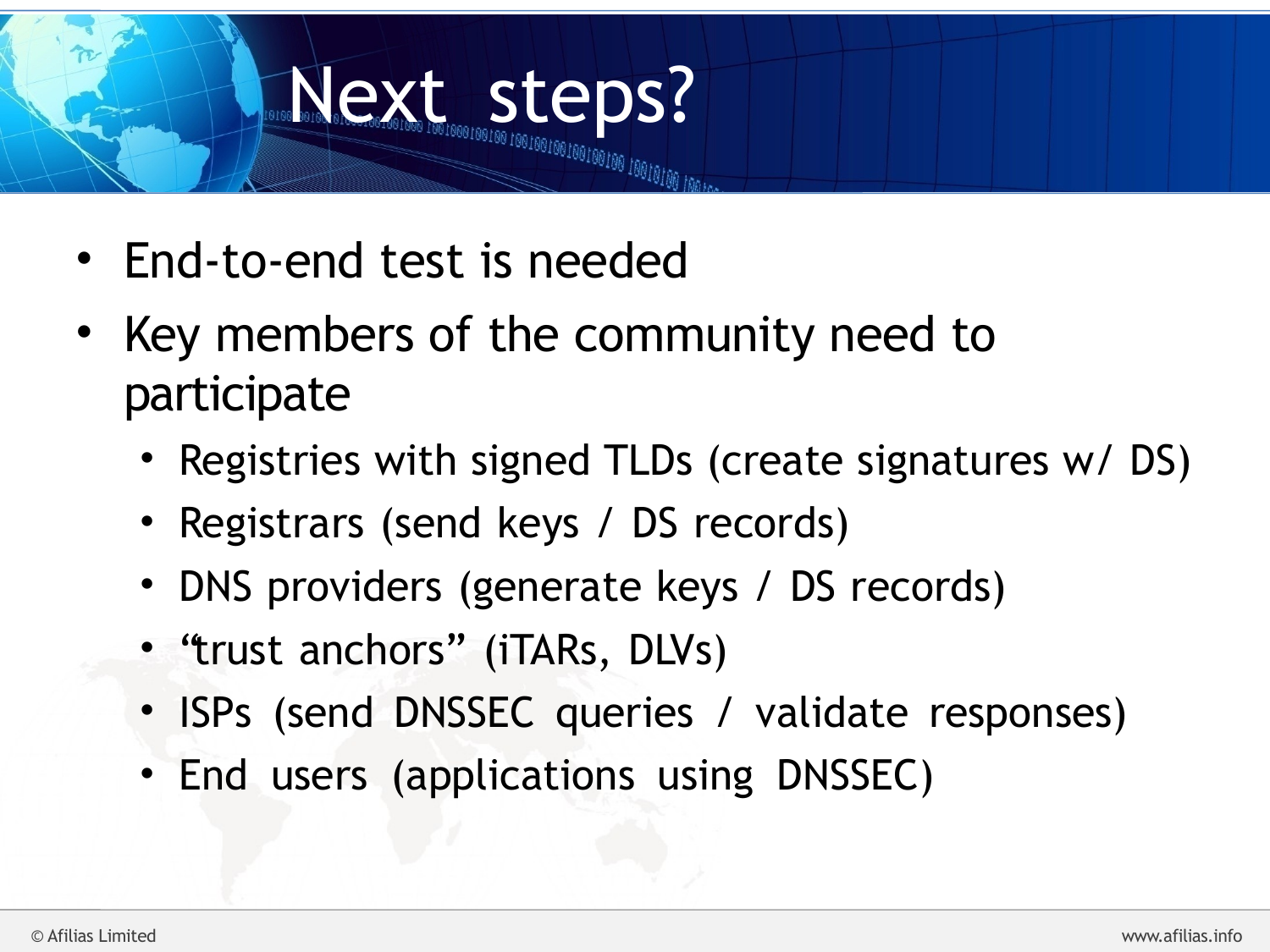# **EXPLOGE of Concept" phases**

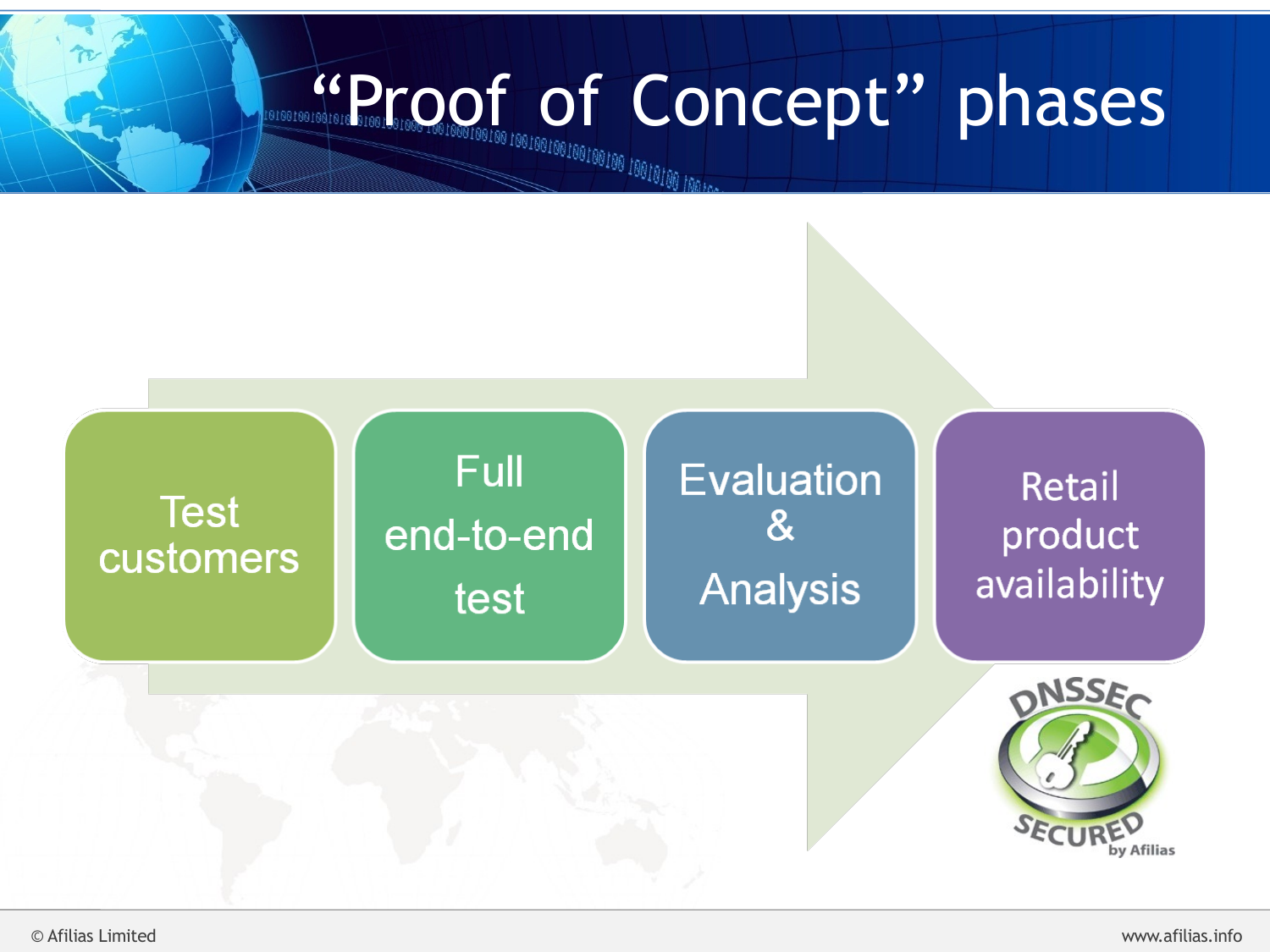### **Accepting Participants**

### **Registrars + Registrants that are:**

- $\checkmark$  Considering DNSSEC implementation in 2009
- $\checkmark$  Have more than 100,000 queries per month to their DNS
- $\checkmark$  Currently using a outsourced or in-house DNS solution with a defined Service Level Agreement (SLA)
- $\checkmark$  Have a .info, .org or .gov domain in their portfolio.

### **Interested?**

*See us after the presentation or visit our booth!*